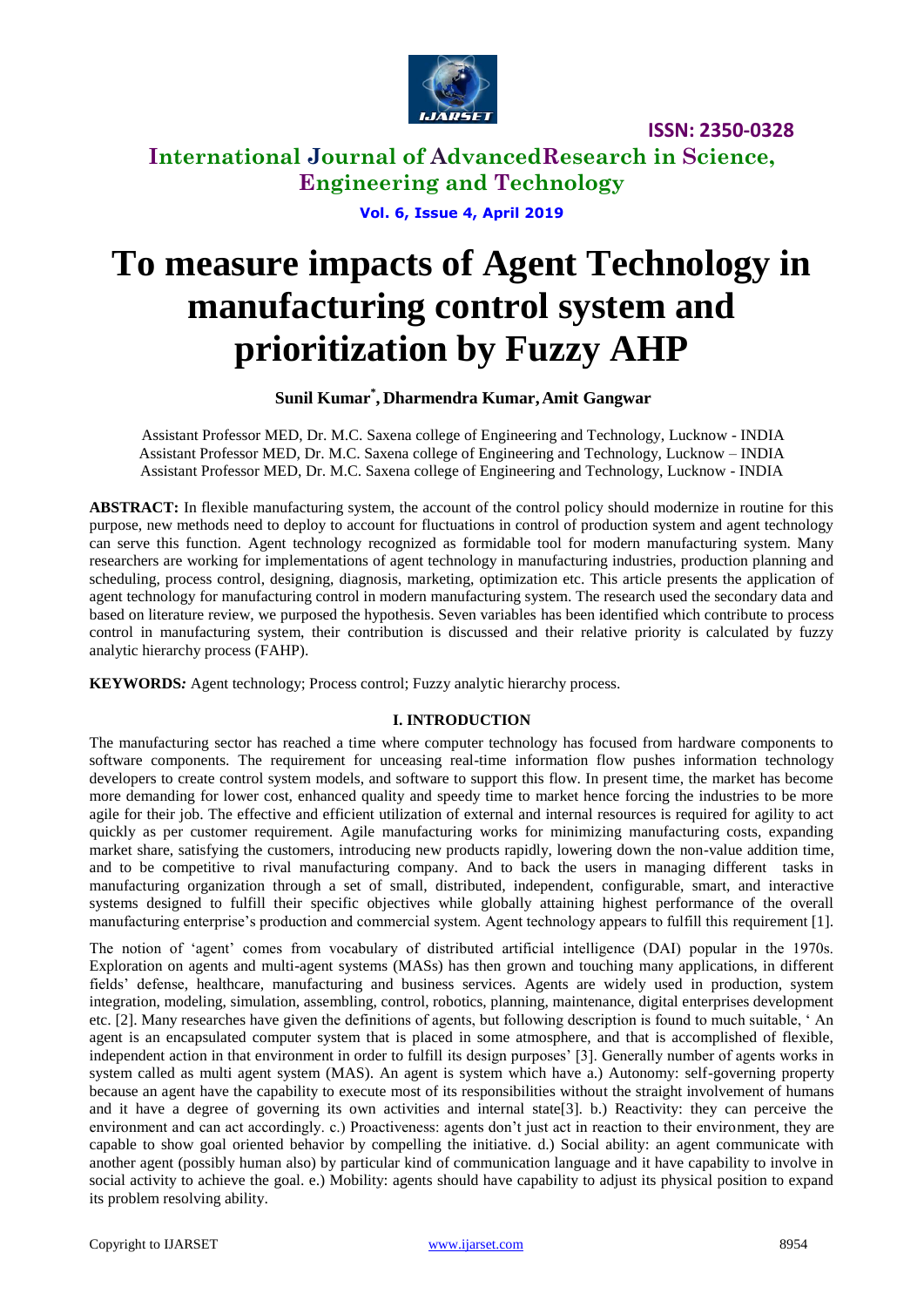

### **International Journal of AdvancedResearch in Science, Engineering and Technology**

#### **Vol. 6, Issue 4, April 2019**

This paper utilizes fuzzy analytic hierarchy process (FAHP) to compute the relative weight of identified variables. This article organized as: In second section, we present the conceptual background and hypothesis. In section three, we have described the methodology used in the study. Numeric application of proposed model are described in section four and finally the set conclusions drawn from the study are listed in section five.

#### **II. CONCEPTUAL MODEL AND HYPOTHESIS**

Manufacturing systems entails tasks linked to the manufacturing of products by consuming manufacturing resources and information, according to the demand of product. A manufacturing system is of hardly any benefit, without the presence of a proper control system and, the flexibility of manufacturing system depends not only just on its machineries (e.g. machine tool, work handling system etc.) but also depends on the corresponding control system. Ref. [4] discusses four kinds of control architecture: 1. Centralized, 2. Hierarchical, 3. Modified hierarchical and 4. Heterarchical. The manufacturing control system deals with the handling and monitoring the various activities/tasks in production, as per the production plan, and to check the progress in processing of product, assembly operation, and inspection/quality check. At this level it is decided that what to manufacture, in what way to manufacture, when production is to completed and how and when to use the resources, when to release the job into factory, which job to release, job routing, and job sequencing [5]. By going through the literature, we have identified six variables; where agents have noteworthy and affirmative influence on manufacturing control system.

Process planning agent (PP) decides the order of different manufacturing tasks required to manufacture a product [6]. The real-time process planning eases the selection of the optimized route option, resource substitutes, and detail process planning [7]. Scheduling agent (SA) deals with comprehensive plan of the project work/tasks with respect to time. The scheduling involves with the allotment of tasks to resources, within a shorter time-based prospect and regarding to specific creation e.g. the due date priority [5]. Scheduling agent assign tasks to minimal resource in such a way so that more purpose are optimized [8]. Decision support tool (DST) is a computer centered information system, which helps in the managing the operations, and planning stages of a manufacturing system and provides assistances in decisions making. Computer programs utilize artificial intelligence technique for study and automation of some tasks [9]. In the complex and evaluative atmosphere, manufacturers must knowledge have of the processes before using them in order to get success in the first attempt. To complete this objective, virtual manufacturing (VM) is used. VM environment [10] will facilitate a computationally created environment to simulate separate manufacturing operations. VM models does simulation and optimization of the critical processes. Global manufacturing (GM) evolves a manufacturing supply chain system comprising of suppliers, industrial unit, sub-contractors, warehouses, delivery centers and vendors, via which raw materials are acquired, transformed, manufactured and delivered to the customers [11]. Such a supply chain is comparatively complex as compare to that for ordering, production and delivery of a simple product, for not only the volume and difficulty of dealings, but also because of its dynamic and diverse manufacturing environments. A manufacturing system consists of number of machines (various material removal tool, assembly & quality control tools etc.). A machine agent (MA) needs to be loaded to its potential, but not to exhaust its resources [12]. Organization, Machine model, Energy consumption are some of the attributes of machine agent. Networking between agents (NBA) is mutual interaction between agents [13]. The information framework is discussed in TABLE I

| Variables        |                          | Focus                                                                                                                                                                              |          |
|------------------|--------------------------|------------------------------------------------------------------------------------------------------------------------------------------------------------------------------------|----------|
|                  | Process planning         | It utilizes the resource allocation of activities of employees, materials and<br>production capacity, in order to serve different customers.                                       | [6], [7] |
| $\mathfrak{D}$ . | Scheduling agent         | Deals with comprehensive plan of the project work/tasks with respect to time.                                                                                                      | [5], [8] |
| 3.               | Decision support<br>tool | Computer centered information system, which helps in the managing the<br>operations and planning stages of a manufacturing system and provides<br>assistances in decisions making. | [9]      |
| 4.               | Virtual<br>manufacturing | VM models does simulation and optimization of the critical processes.                                                                                                              | $[10]$   |
| 5.               | Global<br>manufacturing  | Production and selling takes place in many countries.                                                                                                                              | $[11]$   |

#### **TABLE I . .Information framework for the study**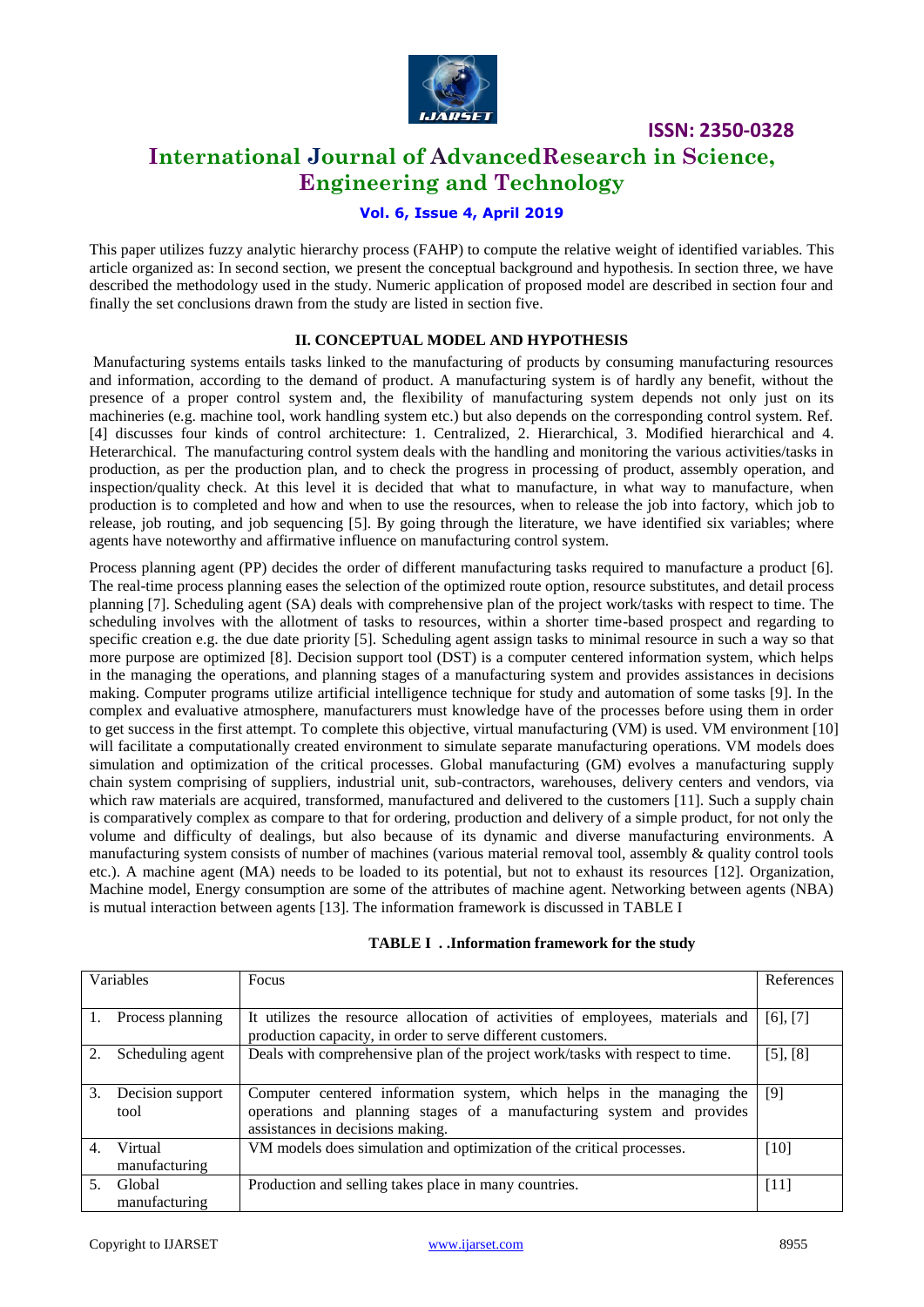

### **International Journal of AdvancedResearch in Science, Engineering and Technology**

#### **Vol. 6, Issue 4, April 2019**

| Machine agent  | Needs to be loaded to its potential, but not to exhaust its resources |      |
|----------------|-----------------------------------------------------------------------|------|
| Networking     | Mutual interaction between various agents in manufacturing system.    | [13] |
| between agents |                                                                       |      |

The study had considered whether agent technology increases the control within system and the findings suggest that agent technology can contribute positively in manufacturing control.

The purposed hypothesis is:

*Hypothesis: Agent technology has a noteworthy and affirmative influence on manufacturing control*

#### **III. METHODOLOGY**

#### **A. FUZZY AHP**

This paper drives the use of FAHP approach to find the relative weightage of the identified variables" for manufacturing control system. FAHP is enhancement of analytic hierarchy process (AHP), multi measures decisionmaking procedure that is widely used for getting solution of imprecise hierarchical problems. Ref [14] purposes AHP, which is potent and usually used tool for multi criteria decision-making problem. Ref. [15] introduced the straight application of triangular fuzzy number (TFN) for pairwise judgment matrix of AHP. However, AHP method has certain shortcomings in dealing with vagueness for ranking, so AHP cannot be used in complex and uncertain problems. In AHP human priorities is represented by crisp values but in several real problems the human priority model is ambiguous and person responsible for decision making may feel unenthusiastic to allocate crisp values to the results, thus it proves unproductive in managing vagueness in the problems. Contrary, fuzzy set theory has proven to provide better results for the models having ambiguity and vagueness. Fuzzy set theory comprises several terms such as fuzzy data investigation, fuzzy logic and fuzzy mathematical programming. FAHP is a synthetic extent investigation method that utilizes triangular fuzzy numbers to choose the importance between two judgment variables. The extent investigation technique uses computation of the importance of the pairwise comparison [16]. Thus utilizing TFN, in extent investigation technique the final priority/importance weights of choices is calculated. The choice with maximum weight would get the maximum importance.

#### **B. TRIANGULAR FUZZY NUMBER**

A fuzzy set described by its characteristic function (CF). CF can have a limited value from zero to one in a fuzzy set. In fuzzy set, general linguistic/verbal relationships like "large", "medium", and "small" used to adjust the range of numeric values. A fuzzy number in a fuzzy set is denoted as  $A = \{ (x, \mu_A(x)), x \in R \}$ , where  $\mu_A(x)$  symbolizes the characteristic value linked through *x*. If a fuzzy number belongs to a triangular characteristic function, it will be

denoted as shown in Fig. 1<br>  $\mu_A(x) = 0$ , f or  $x \in (-\infty, l]$ <br>  $\mu_A(x) = 1$ , at  $x = m$ <br>  $\mu_A(x) = 0$ , f or  $x \in [n, -\infty)$ 



Figure 1. Triangular fuzzy number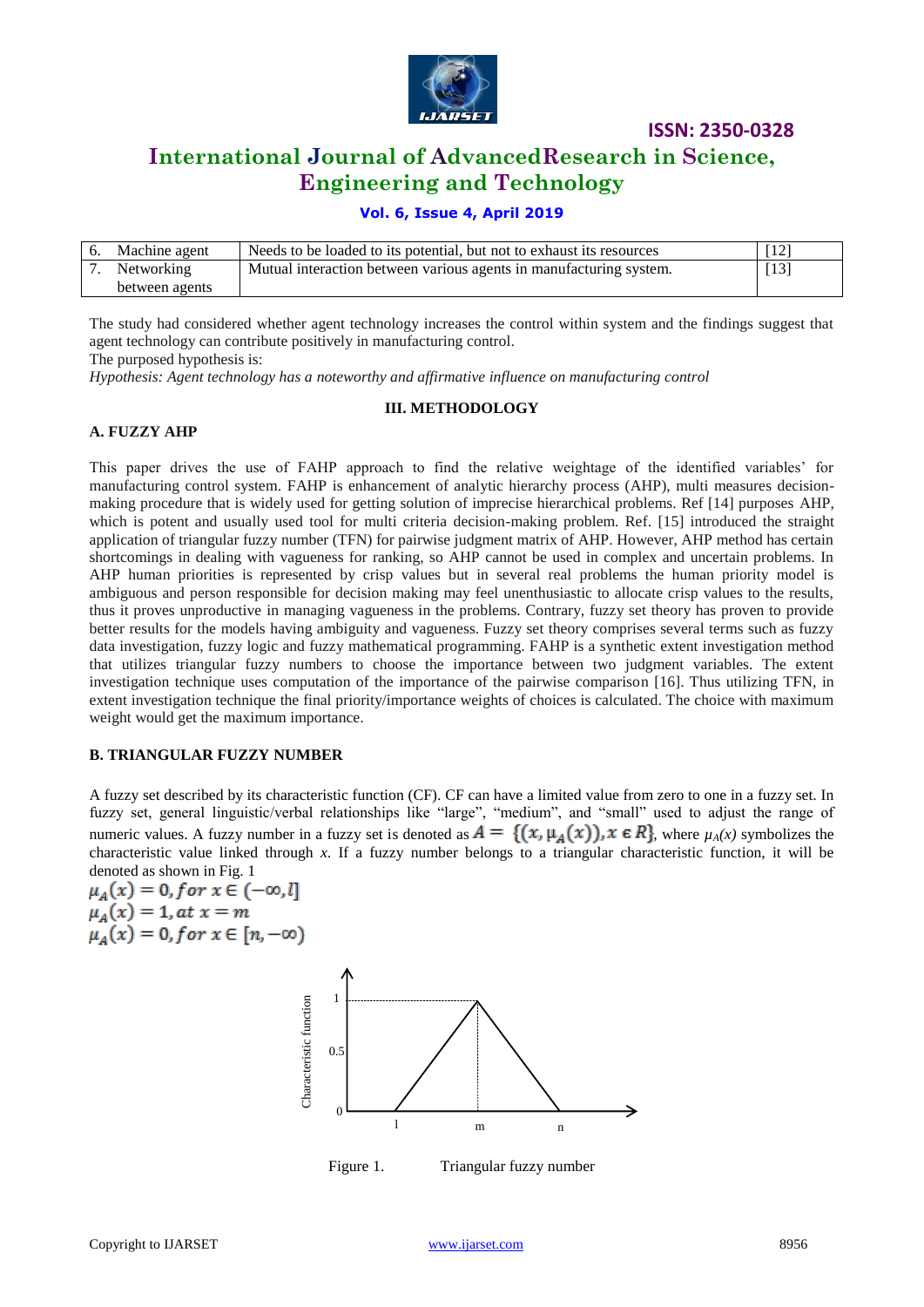

### **International Journal of AdvancedResearch in Science, Engineering and Technology**

### **Vol. 6, Issue 4, April 2019**

Where 'l', 'm', and 'n' denotes the minimum possible value, the most favorable value and the largest possible value respectively.

Linguistic scales for importance [17]

Triangular fuzzy numbers which are 'equally important' (EI), 'weakly more important' (WMI), 'strongly more important' (SMI), 'very strongly more important' (VSMI), and 'absolutely more important' (AMI) signify the pairwise comparison of decision variables from a linguistic range of EI to AMI. Ref. [17] gave a scale for pairwise comparison of decision variables as shown in TABLE II. It discusses a triangular fuzzy scale conforming to linguistic scale for making comparison matrices.

| Linguistic<br>variable | Triangular<br>fuzzy<br>scale | Triangular fuzzy reciprocal<br>scale |
|------------------------|------------------------------|--------------------------------------|
| Just equal             | (1,1,1)                      | (1,1,1)                              |
| ΕI                     | (1/2,1,3/2)                  | (2/3,1,2)                            |
| <b>WMI</b>             | (1,3/2,2)                    | (1/2, 2/3, 1)                        |
| <b>SMI</b>             | (3/2, 2, 5/2)                | (2/5,1/2,2/3)                        |
| <b>VSMI</b>            | (2,5/2,3)                    | (1/3, 2/5, 1/2)                      |
| AMI                    | (5/2,3,7/2)                  | (2/7,1/3,2/5)                        |

#### **TABLE II . LINGUISTIC SCALE FOR IMPORTANCE/PRIORITY**





Figure 2. Linguistic scale for relative impotance. [18]



Figure 3. Hierarchical model for Fuzzy AHP approach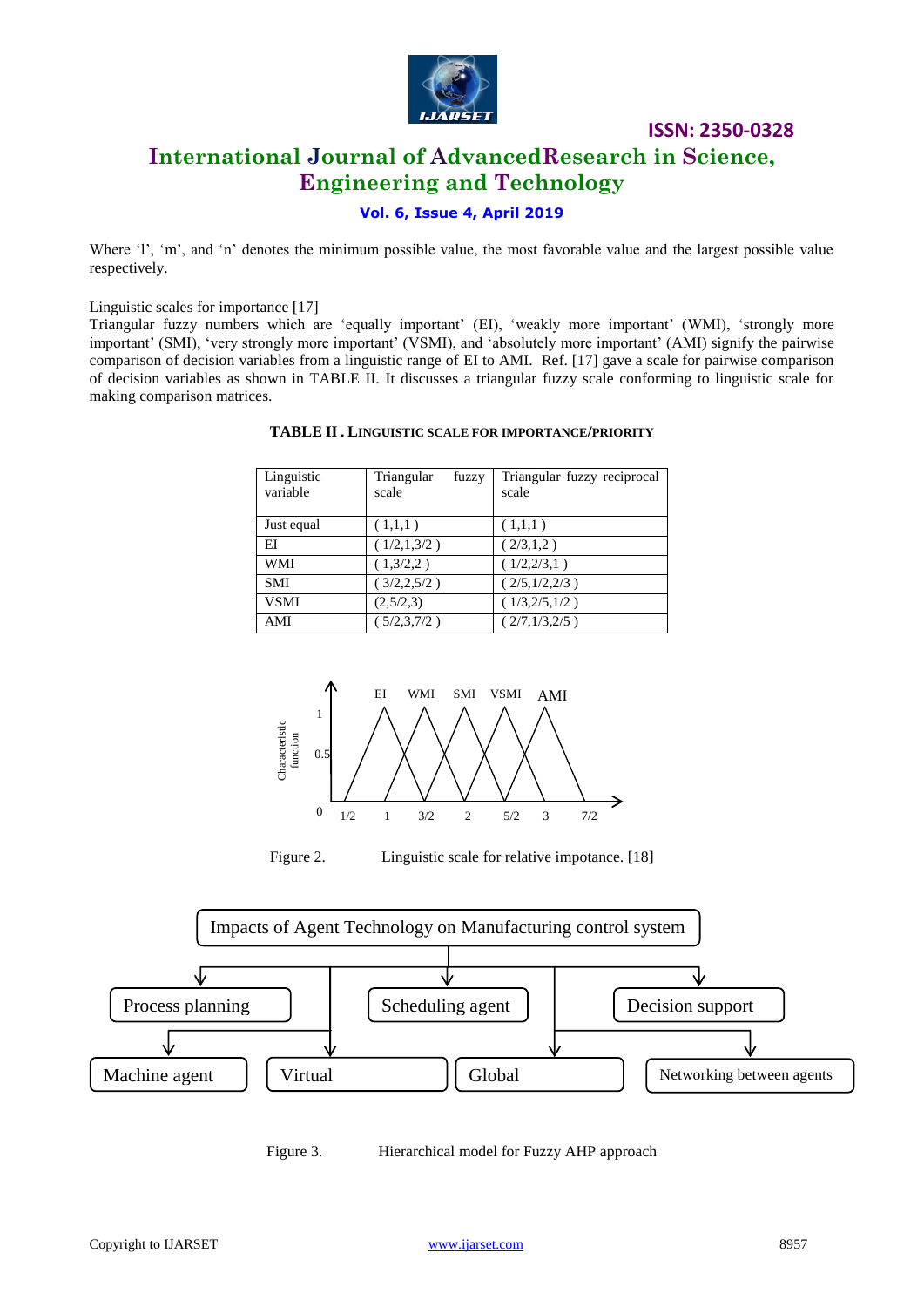

### **International Journal of AdvancedResearch in Science, Engineering and Technology**

#### **Vol. 6, Issue 4, April 2019**

#### **TABLE III . COMPARISON MATRIX FOR INDENTIFIED VARIABLES**

|            | РP            | <b>SA</b>   | <b>DST</b>  | МA            | VM          | <b>GM</b>     | <b>NBA</b>    | Weight |
|------------|---------------|-------------|-------------|---------------|-------------|---------------|---------------|--------|
| <b>PP</b>  | (1,1,1)       | (1/2,2/3,1) | (1/2,2/3,1) | (1/2,2/3,1)   | (1,3/2,2)   | (3/2, 2, 5/2) | (1,3/2,2)     | 0.147  |
| <b>SA</b>  | (1,3/2,2)     | (1,1,1)     | (1/2,2/3,1) | (1/2,2/3,1)   | (1/2,2/3,1) | (1/2,2/3,1)   | (1/2,2/3,1)   | 0.172  |
| <b>DST</b> | (1,3/2,2)     | (1,3/2,2)   | (1,1,1)     | (1/2,1,3/2)   | (1/2,2/3,1) | (1,3/2,2)     | (1,3/2,2)     | 0.144  |
| MA         | (1,3/2,2)     | (1,3/2,2)   | (2/3,1,2)   | (1,1,1)       | (1,3/2,2)   | (3/2, 2, 5/2) | (1,3/2,2)     | 0.188  |
| <b>VM</b>  | (1/2, 2/3, 1) | (1,3/2,2)   | (1,3/2,2)   | (1/2,2/3,1)   | (1,1,1)     | (1,3/2,2)     | (1/2,2/3,1)   | 0.135  |
| <b>GM</b>  | (2/5,1/2,2/3) | (1,3/2,2)   | (1/2,2/3,1) | (2/5,1/2,2/3) | (1/2,2/3,1) | (1,1,1)       | (2/5,1/2,2/3) | 0.072  |
| <b>NBA</b> | (1/2, 2/3, 1) | (1,3/2,1)   | (1/2,2/3,1) | (1/2, 2/3, 1) | (1,3/2,2)   | (3/2, 2, 5/2) | (1,1,1)       | 0.142  |
|            |               |             |             |               |             |               |               | 1.000  |

Various steps involved in developing FAHP model are discussed below.

Step 1: Categorize the variables and sub variables identified in the model.

Step 2: Make a hierarchical decomposition of variables, sub variables categorized in first step.

Step 3: Formulate the 'pairwise comparison matrices' using linguistic/verbal scale for each variable and sub variable at all levels separately.

Step 4: Calculate "fuzzy synthetic extent value" by Chang"s extent investigation technique [16].

Step 5: Find degree of possibility for all the calculated fuzzy extent values.

Step 6: Identified the least of degree of possibility for all alternatives that characterizes the weight/priority vector of specific matrix.

Step 7: Finally, normalize the calculated weight vector.

#### **IV. NUMERIC APPLICATION OF PROPOSED MODEL**

In the purposed model, seven variables are identified to be priorities based on their contribution to manufacturing control system as shown in Fig. 3.

*Step-1*: Let  $M_{c_i}^j$  is extent analysis of the i<sup>th</sup> attribute, for  $i = (1, 2, 3, \ldots, n)$ . Now the fuzzy synthetic extent (SNE) w.r.t. the  $i^{th}$  measures is defined as:

 $SNE_{i}=\sum_{j=1}^{m}M_{c_{i}}^{j}\times[\sum_{i=1}^{n}\prod_{j=1}^{m}M_{c_{i}}^{j}]^{1}$ 

Where all  $M_{c_i}^j$  (j= 1,2,3……,m) are the triangular fuzzy numbers.

$$
\sum_{j=1}^{m} M_{c_i}^j = (\sum_{j=1}^{m} l_j, \sum_{j=1}^{m} m_j, \sum_{j=1}^{m} n_j) [\sum_{i=1}^{n} \prod_{j=1}^{m} M_{c_i}^j]^{-1} = (\frac{1}{\sum_{i=1}^{n} n_i}, \frac{1}{\sum_{i=1}^{n} m_i}, \frac{1}{\sum_{i=1}^{n} l_i})
$$
  
The values of fuzzy synthetic extent calculated as:

ne values of fuzzy synthetic extent calcul

$$
SNE_1 = (5.00, 6.50, 8.50) \times \left(\frac{1}{60.33}, \frac{1}{45.17}, \frac{1}{32.63}\right) = (0.083, 0.144, 0.260)
$$
  
\n
$$
SNE_2 = (5.50, 7.67, 10.0, ) \times \left(\frac{1}{60.33}, \frac{1}{45.17}, \frac{1}{32.63}\right) = (0.091, 0.170, 0.306)
$$
  
\n
$$
SNE_3 = (4.50, 6.33, 8.50) \times \left(\frac{1}{60.33}, \frac{1}{45.17}, \frac{1}{32.63}\right) = (0.075, 0.140, 0.260)
$$
  
\n
$$
SNE_4 = (6.17, 8.50, 11.50) \times \left(\frac{1}{60.33}, \frac{1}{45.17}, \frac{1}{32.63}\right) = (0.102, 0.188, 0.352)
$$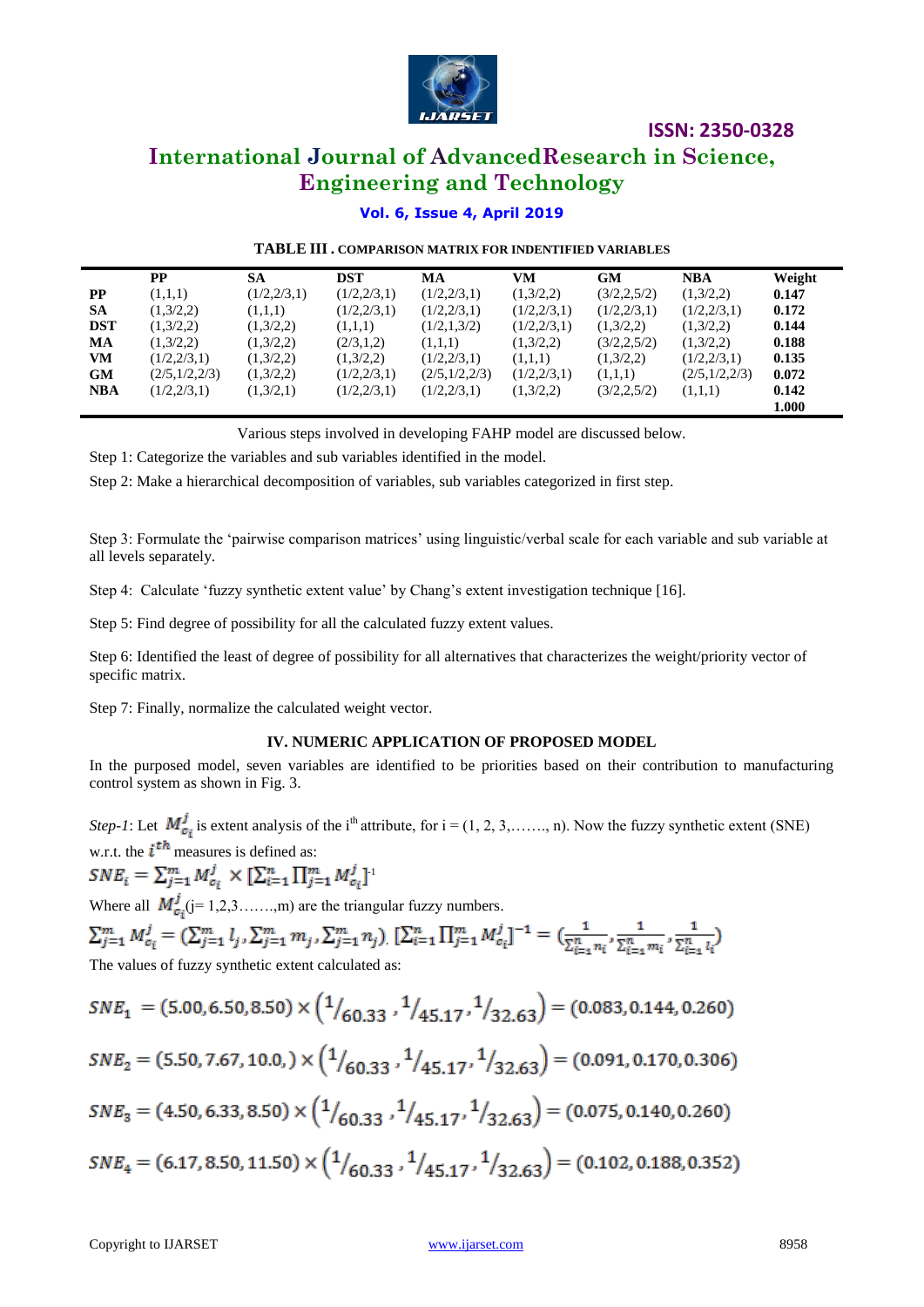

### **International Journal of AdvancedResearch in Science, Engineering and Technology**

#### **Vol. 6, Issue 4, April 2019**

 $SNE<sub>5</sub> = (4.50, 6.00, 8.00) \times (\frac{1}{60.33}, \frac{1}{45.17}, \frac{1}{32.63}) = (0.075, 0.133, 0.245)$  $SNE_6 = (3.30, 6.17, 8.50) \times (\frac{1}{60.33}, \frac{1}{45.17}, \frac{1}{32.63}) = (0.055, 0.089, 0.163)$  $SNE_7 = (3.67, 6.17, 8.50) \times (\frac{1}{60.33}, \frac{1}{45.17}, \frac{1}{32.63}) = (0.061, 0.137, 0.260)$ 

*Step 2:* Calculation for degree of possibility:

The degree of possibility of  $SNE_1 = (l_1, m_1, n_1) \geq SNE_2 = (l_2, m_2, n_2)$  is defined as:

$$
V(SNE_1 \geq SNE_2) = \begin{cases} 1, & if \ m_2 > m_1 \\ 0, & if \ l_1 \geq l_2 \\ \frac{(l_2 - n_1)}{(m_1 - n_1) - (m_2 - l_2)}, otherwise \end{cases}
$$

 $V(SNE_1 \geq SNE_2) = 0.868$ ,  $V(SNE_1 \geq SNE_3) = 1$ ,  $V(SNE_1 \geq SNE_4) = 0.781$ ,  $V(SNE_1 \geq SNE_5) = 1$ ,  $V(SNE_1 \geq SNE_5) = 1$ ,  $V(SNE_1 \geq SNE_7) = 1$ 

 $V(SNE_2 \ge SNE_1) = 1$ ,  $V(SNE_2 \ge SNE_3) = 1$ ,  $V(SNE_2 \ge SNE_4) = 0.917$ ,  $V(SNE_2 \ge SNE_5) = 1$ ,  $V(SNE_2 \ge SNE_6) = 1$ ,  $V(SNE<sub>2</sub>)$  = 1  $V(SNE_3 \geq SNE_1) = 0.980$ ,  $V(SNE_3 \geq SNE_2) = 0.852$ ,  $V(SNE_3 \geq SNE_4) = 0.767$ ,  $V(SNE_3 \geq SNE_5) = 1$ ,  $V(SNE_3 \geq SNE_6) = 1$ ,  $V(SNE<sub>3</sub> \geq SNE<sub>7</sub>) = 1$ 

 $V(SNE_4 \geq SNE_1) = 1$ ,  $V(SNE_4 \geq SNE_2) = 1$ ,  $V(SNE_4 \geq SNE_3) = 1$ ,  $V(SNE_4 \geq SNE_5) = 1$ ,  $V(SNE_4 \geq SNE_6) = 1$ ,  $V(SNE<sub>4</sub> \geq SNE<sub>7</sub>) = 1$ 

 $V(SNE_5 \geq SNE_1) = 0.936$ ,  $V(SNE_5 \geq SNE_2) = 0.807$ ,  $V(SNE_5 \geq SNE_3) = 0.959$ ,  $V(SNE_5 \geq SNE_4) = 0.721$ ,  $V(SNE_5 \geq SNE_6) = 0.936$ 1,  $V(SNE<sub>5</sub> \geq SNE<sub>7</sub>) = 0.980$ 

 $V(SNE<sub>6</sub> \geq SNE<sub>1</sub>) = 0.593$ ,  $V(SNE<sub>6</sub> \geq SNE<sub>2</sub>) = 0.471$ ,  $V(SNE<sub>6</sub> \geq SNE<sub>3</sub>) = 0.632$ ,  $V(SNE<sub>6</sub> \geq SNE<sub>4</sub>) = 0.381$ ,  $V(SNE<sub>6</sub> \geq SNE<sub>5</sub>) =$  $0.667$ , V(SNE<sub>6</sub> $\geq$ SNE<sub>7</sub>) = 0.682

 $V(SNE_7\ge SNE_1) = 0.960$ ,  $V(SNE_7\ge SNE_2) = 0.836$ ,  $V(SNE_7\ge SNE_3) = 0.981$ ,  $V(SNE_7\ge SNE_4) = 0.754$ ,  $V(SNE_7\ge SNE_5)$  $=1$ , V(SNE<sub>7</sub> $\geq$ SNE<sub>6</sub>) = 1

*Step 3:* The minimum degree possibility:

 $V$  (SNE ≥ SNE<sub>1</sub>, SNE<sub>2</sub>,.......SNE<sub>k</sub>) = min  $V$  (SNE ≥ SNE<sub>i</sub>), i = 1, 2........,k. min V (  $SNE_1 \geq SNE_2$ ,  $SNE_3$ ,  $SNE_4$ ,  $SNE_5$ ,  $SNE_6$ ,  $SNE_7$ ) = 0.781 min V ( $SNE_2 \geq SNE_1$ ,  $SNE_3$ ,  $SNE_4$ ,  $SNE_5$ ,  $SNE_6$ ,  $SNE_7$ ) = 0.917 min V ( $SNE_3 \geq SNE_1$ ,  $SNE_2$ ,  $SNE_4$ ,  $SNE_5$ ,  $SNE_6$ ,  $SNE_7$ ) = 0.767 min V ( $SNE_4 \geq SNE_1$ ,  $SNE_2$ ,  $SNE_3$ ,  $SNE_5$ ,  $SNE_6$ ,  $SNE_7$ ) = 1 min V ( $SNE_5 \geq SNE_1$ ,  $SNE_2$ ,  $SNE_3$ ,  $SNE_4$ ,  $SNE_6$ ,  $SNE_7$ ) = 0.721 min V ( $SNE<sub>6</sub> \geq SNE<sub>1</sub>$ ,  $SNE<sub>2</sub>$ ,  $SNE<sub>3</sub>$ ,  $SNE<sub>4</sub>$ ,  $SNE<sub>5</sub>$ ,  $SNE<sub>7</sub>$ ) = 0.381 min V ( $SNE<sub>7</sub> \geq SNE<sub>1</sub>$ ,  $SNE<sub>2</sub>$ ,  $SNE<sub>3</sub>$ ,  $SNE<sub>4</sub>$ ,  $SNE<sub>5</sub>$ ,  $SNE<sub>6</sub>$ ) = 0.754

*Step 4:* The weight vector is calculated by:  $W_p = (min V (SNE_1 \geq SNE_i), min V (SNE_2 \geq SNE_i), \dots, min V (SNE_k \geq SNE_i))$ <sup>T</sup>  $\hat{W_P}$  = (0.781, 0.917, 0.767, 1, 0.721, 0.381, 0.754)<sup>T</sup>

*Step 5:* Lastly, normalize the obtained weight vectors. And the required normalized weight vector is:  $W_0 = (0.147, 0.172, 0.144, 0.188, 0.135, 0.072, 0.142)^T$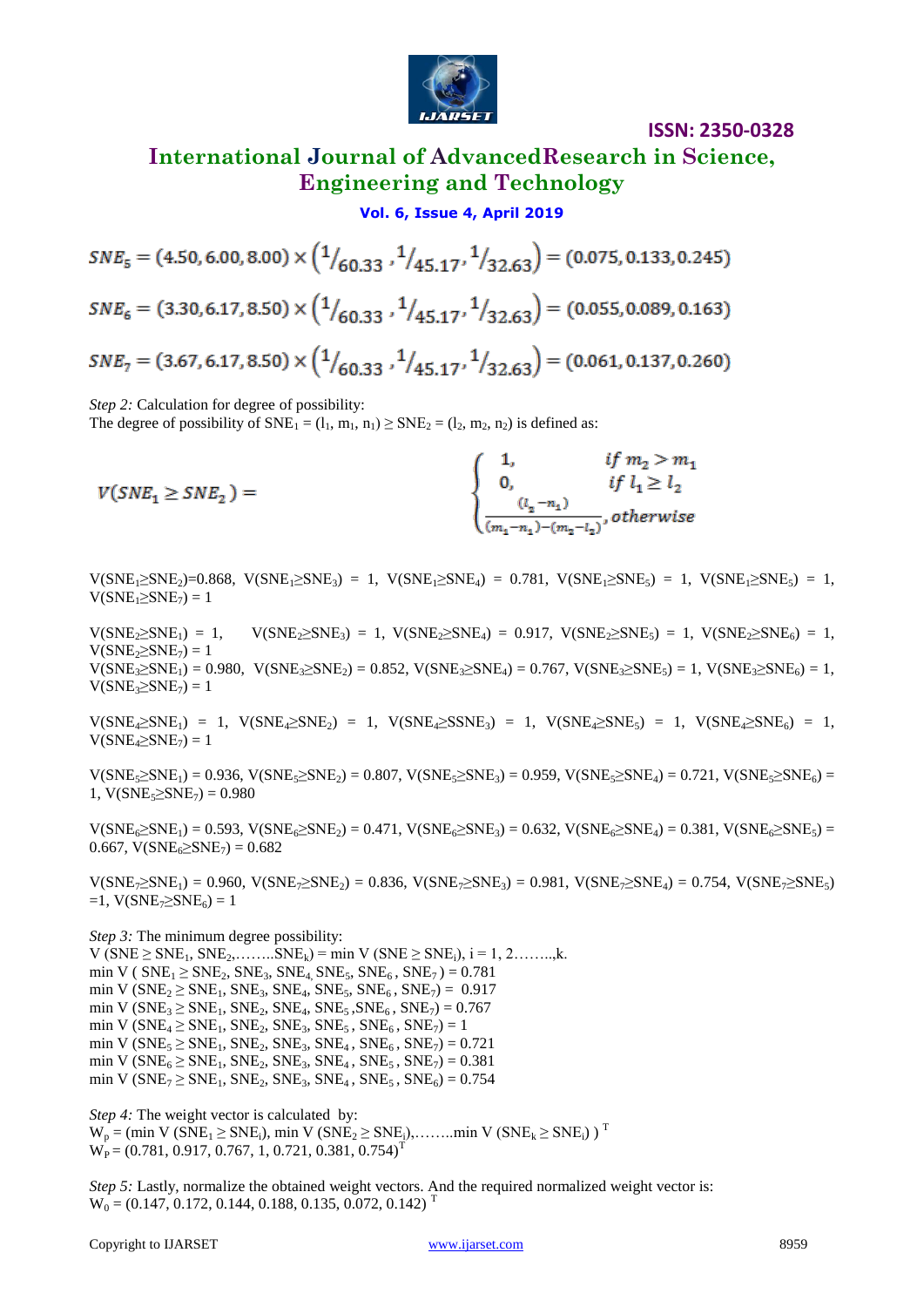

## **International Journal of AdvancedResearch in Science, Engineering and Technology**

**ISSN: 2350-0328**

#### **Vol. 6, Issue 4, April 2019**



The calculated weights shown below in Fig. 4.

Figure 4. Weight of respective variable as calaculted.

#### **V. CONCLUSION**

This study proposed the model for prioritizing the variable in manufacturing control, where agents can be used. We have identified seven variables (i.e. process planning, scheduling agent, decision support tool, machine agent, virtual manufacturing, global manufacturing, and networking between agents) and discussed their contribution in manufacturing control. Fuzzy AHP used to measure the relative importance of respective variable to manufacturing control. The relative weight of machine agent (weight 0.188) is highest among the identified variables, which implies that contribution of agents in machine control is very important. After machine agents, scheduling agent (weight 0.172) and process planning agent (weight 0.147) comes. We found out that contribution of agent in minimum for global manufacturing among the identified variables, so there need for research in this area. The study would help in deciding the importance of agents in manufacturing control, and to make the control system of manufacturing better.

#### **REFERENCES**

[1] *Agent-Based Manufacturing and Control Systems*. Taylor & Francis, 2005.

[2] M. Adeyeri, K. Mpofu and O. Adenuga, "Integration of agent technology into manufacturing enterprise: A review and platform for industry 4.0", *2015 International Conference on Industrial Engineering and Operations Management (IEOM)*, 2015.

[3] M. Wooldridge, "Agent-based software engineering", *IEE Proceedings - Software Engineering*, vol. 144, no. 1, p. 26, 1997.

[4] D. Dilts, N. Boyd and H. Whorms, "The evolution of control architectures for automated manufacturing systems", *Journal of* 

*Manufacturing Systems*, vol. 10, no. 1, pp. 79-93, 1991.

[6] S. Feng, K. Stouffer and K. Jurrens, "Manufacturing planning and predictive process model integration using software agents", *Advanced Engineering Informatics*, vol. 19, no. 2, pp. 135-142, 2005.

[7] Weiming Shen, Lihui Wang and Qi Hao, "Agent-based distributed manufacturing process planning and scheduling: a state-of-the-art

survey", *IEEE Transactions on Systems, Man and Cybernetics, Part C (Applications and Reviews)*, vol. 36, no. 4, pp. 563-577, 2006.

[8] P. Cowling, D. Ouelhadj and S. Petrovic, "A multi-agent architecture for dynamic scheduling of steel hot rolling", *Journal of Intelligent Manufacturing*, vol. 14, no. 5, pp. 457-470, 2003.

[9] R. Kothamasu, S. Huang and W. VerDuin, "System Health Monitoring and Prognostics – A Review of Current Paradigms and Practices", *Handbook of Maintenance Management and Engineering*, pp. 337-362, 2009.

[10] Z. Xu, Z. Zhao and R. Baines, "Constructing virtual environments for manufacturing simulation", *International Journal of Production Research*, vol. 38, no. 17, pp. 4171-4191, 2000.

[11] J. (Roger) Jiao, X. You and A. Kumar, "An agent-based framework for collaborative negotiation in the global manufacturing supply chain network", *Robotics and Computer-Integrated Manufacturing*, vol. 22, no. 3, pp. 239-255, 2006.

[12] V. Shpilevoy, A. Shishov, P. Skobelev, E. Kolbova, D. Kazanskaia, Y. Shepilov and A. Tsarev, "Multi-agent system "Smart Factory" for

real-time workshop management in aircraft jet engines production", *IFAC Proceedings Volumes*, vol. 46, no. 7, pp. 204-209, 2013.

[13] T. Ottaway and J. Burns, "An adaptive production control system utilizing agent technology", *International Journal of Production Research*, vol. 38, no. 4, pp. 721-737, 2000.

[14] Y. Wind and T. Saaty, "Marketing Applications of the Analytic Hierarchy Process", *Management Science*, vol. 26, no. 7, pp. 641-658, 1980.

<sup>[5]</sup> P. Leitão, "Agent-based distributed manufacturing control: A state-of-the-art survey", *Engineering Applications of Artificial Intelligence*, vol. 22, no. 7, pp. 979-991, 2009.